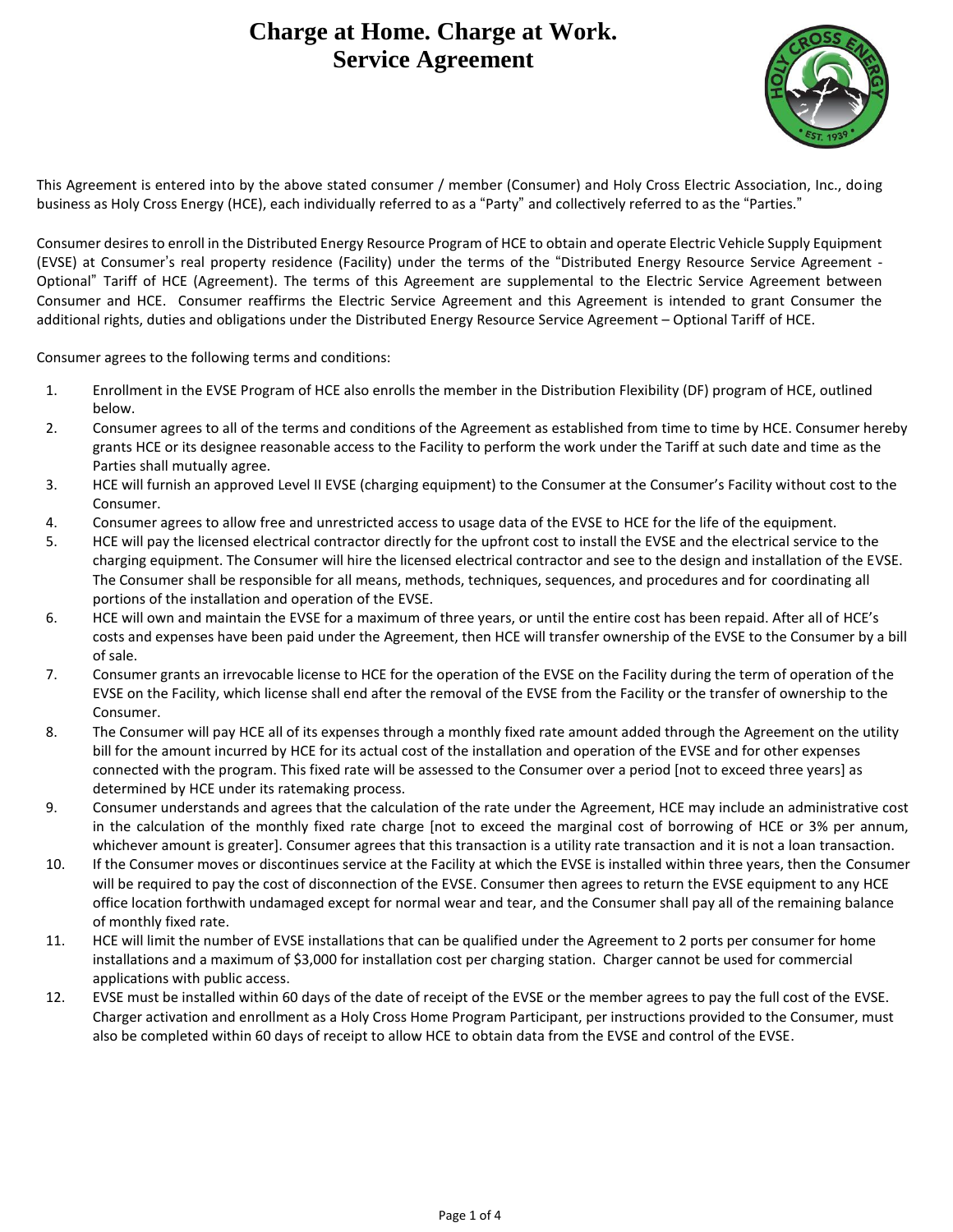- 13. EVSE must remain installed in HCE's service territory for the term of this Agreement.
- 14. The payment obligation under the Agreement shall be treated the same as charges for electric service pursuant to HCE's Rules and Regulations. Failure to make payment may, in addition to other rights of HCE under law, result in disconnection of electric service in accordance with HCE's Tariffs, Rules and Regulations.
- 15. Payment of any amount due under this Agreement is the personal obligation of the Consumer and cannot be discharged or assumed by another person without the prior written consent of HCE. A successor in possession or ownership of the Facility upon which the EVSE and improvements were installed may be required by HCE to pay the balance of the rate amount due for the installed EVSE and improvements. The Consumer agrees to and shall advise all successors in possession or ownership of the premises upon which the EVSE and improvements were installed that the additional amount due portion of the billing will continue to be paid by such successor unless such amount due to HCE is paid in full.
- 16. HCE has its rights under law for nonpayment of any amount due to HCE, including without limitation the right to terminate electric service to the Consumer and any successor in possession or ownership of the premises upon which the EVSE and improvements were installed, and the right to terminate any other electric service provided by HCE to the Consumer at any location in the event of any default in payment of any amount due to HCE including without limitation the amount of the cost as determined under the Agreement and other charges.
- 17. All information gathered by HCE in the application for and the administration of the payment for the EVSE and improvements and for the granting of electric service to the Facility is governed by the provisions of the Tariffs, Rules and Regulations of HCE which may be amended from time to time.
- 18. If the Consumer defaults in payment of the amount due under the Agreement or on electric service, then the Consumer may not participate in any existing or future benefit or subsidy program established by HCE.
- 19. All payments received from the Consumer will first be applied to any amount due under the Agreement and then to all amounts due to HCE for electric and other service and then applied to any other amount due to HCE.
- 20. HCE does not warrant the EVSE improvements or the quality of workmanship in the installation of the EVSE improvements. HCE disclaims any and all express or implied warranty of the EVSE improvements including without limitation any implied warranty of fitness for a particular purpose, merchantability, usability and habitability.
- 21. If the Facility upon which the EVSE improvement was installed is destroyed or damaged from any cause, the Consumer shall still be liable for payment of all amounts due to HCE under the Agreement. If the Facility upon which the EVSE improvement was installed is partially or totally vacant, the Consumer shall still be liable for payment of all amounts due to HCE under the Agreement. The Consumer shall insure the cost of replacement of the EVSE and shall show the interests of HCE under the terms of the Agreement as a loss payee.
- 22. To the maximum extent permitted by law the Consumer shall defend, indemnify, and hold harmless HCE and HCE's directors, officers, and employees from all claims, causes, action, losses, liabilities, and expenses (including reasonable attorney's fees) for personal loss, injury, or death to person (including but not limited to the Consumer's employees) and loss, damage to, or destruction of HCE's and the Consumer's property or the property of any other person or entity in any manner arising out of or connected with the Agreement and the installation and operation of the EVSE, or the materials or equipment supplied or services performed by HCE, its subcontractors and suppliers of any tier.
- 23. For the duration of the Consumer's participation in the program, Consumer agrees that HCE is entitled to all Green Attributes (such as Renewable Energy Credits, or carbon offsets, as may be applicable) and/or tax benefits of any kind or nature associated with the EVSE, and Consumer hereby conveys to HCE all present and future rights to such Green Attributes and/or tax benefits, and agrees to take all further steps required to effect such transfer to HCE at the time of any such delivery.
- 24. Responsibilities, understandings and authorizations of Consumer, HCE, landlord (if applicable) and participating contractor shall be evidenced by written agreements, notifications and disclosures/consents, the forms of which are prepared by HCE and are made a part of the Agreement. Consumer shall pay and be responsible for all sales, use, property, income and other taxes of any kind attributable to this transaction.
- 25. HCE's Tariffs, Rules and Regulations are subject to change at any time. HCE shall not be liable for any losses associated with investment or program enrollment decisions should this program or other rates change in the future.
- 26. Consumer agrees that (i) it possesses all requisite power and authority to enter into and perform this Agreement and to carry out the transactions contemplated herein; (ii) this Agreement has been duly executed and delivered; and (iii) this Agreement constitutes the legal, valid, binding, and enforceable agreement of Consumer.
- 27. Consumer has obtained, to the extent Consumer has deemed necessary or prudent, legal counsel to advise it on this Agreement.
- 28. Consumer agrees that this Agreement constitutes the full, complete, and only agreement between the Parties and supersedes any previous representations or agreements, and this Agreement shall not be amended except in writing signed by duly authorized representatives of both Parties.
- 29. HCE may disclose such information as may be required to be disclosed by law or court order from a court of competent jurisdiction, and provided further that, unless otherwise prohibited by law.
- 30. Consumer agrees (A) That the laws of the State of Colorado shall govern this Agreement and any dispute arising hereunder shall be litigated in a Federal or State Court located in the State of Colorado, (B) TO WAIVE TO THE FULLEST EXTENT PERMITTED BY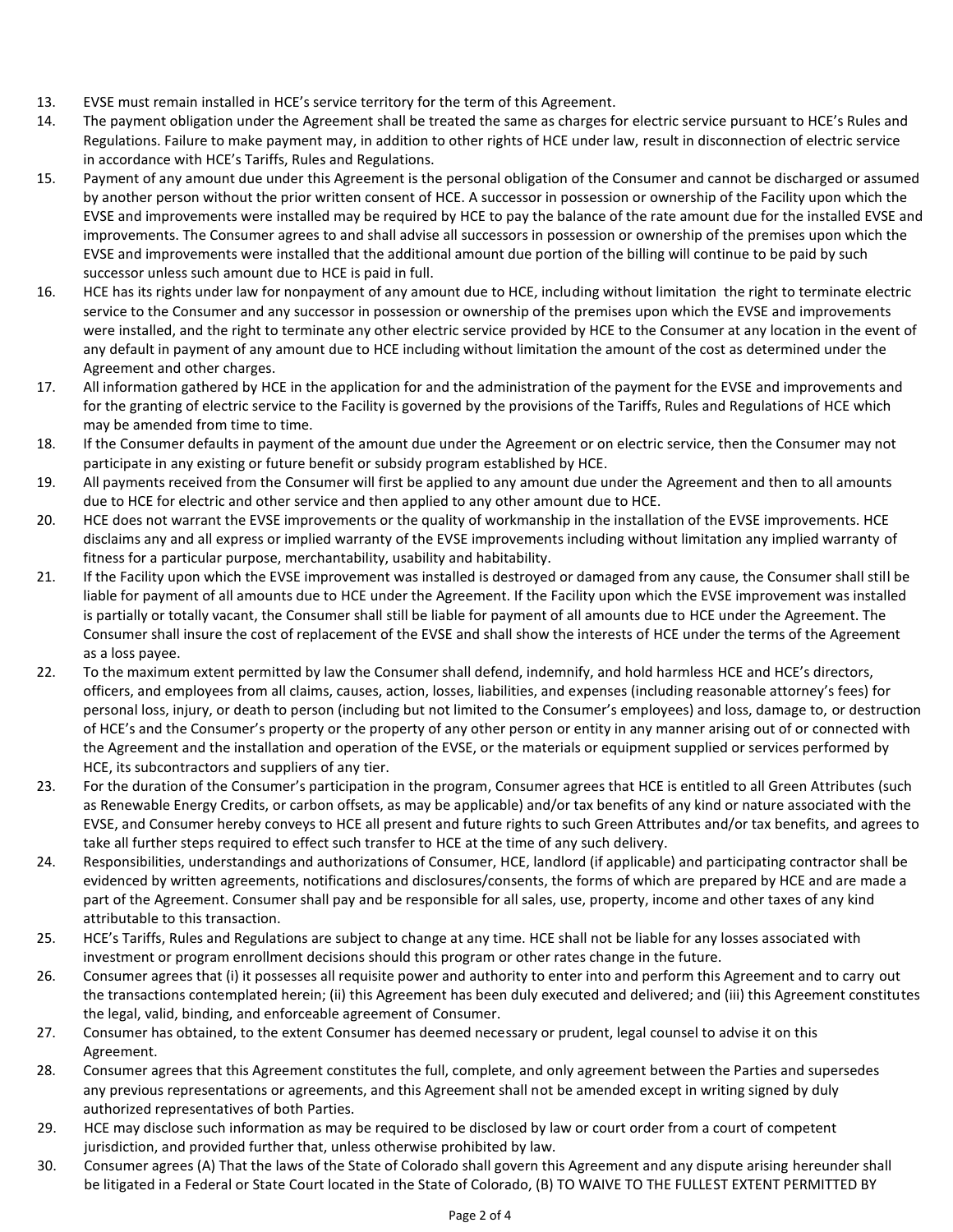LAW THE RIGHT TO A TRIAL BY JURY.

- 31. In the event any provision of this Agreement shall for any reason be held to be invalid, illegal or unenforceable in any respect, the remaining provisions of this Agreement shall remain in full force and effect to the maximum extent possible.
- 32. This Agreement is neither intended to create, nor shall it be construed as creating, a joint venture, partnership or other form of business association between the Parties, or an agreement to enter into any business relationship.
- 33. Consumer will purchase from HCE all electric energy used on the Facility and will pay for at the applicable rates and terms in accordance with the Tariffs, Rules and Regulations of HCE as may from time to time be adopted by HCE.
- 34. No agent or representative of HCE has the power to amend, modify, alter or waive any of the provisions of the terms of this Agreement. Any promises, agreements, or representations made by any agent or representative of HCE not herein set forth shall be void and of no effect.
- 35. Acceptance of this Agreement by HCE shall constitute a binding agreement between the Consumer and HCE.
- 36. Consumer shall comply with the Tariffs, Rules and Regulations of HCE. The Tariffs, Rules and Regulations of HCE may be changed by HCE from time to time and this Agreement shall incorporate the provisions thereof as changed in the future.
- 37. Failure on the part of Consumer to accept service from HCE or to comply with the Tariffs, Rules and Regulations of HCE, or to perform under the terms and conditions of this Agreement shall not relieve Consumer from making all the payments and performing all the conditions set forth in this Agreement. In the event Consumer becomes delinquent in any payments, Consumer will forfeit all deposits therefore made, and HCE shall have the option to declare all of the remainder of the payments due under this Agreement immediately due and payable. HCE, at its option and without further notice, may remove all or part of the electric facilities of HCE serving the Facility.
- 38. HCE may record this instrument in the office of the County Clerk and Recorder in the County in which the real estate is situated.
- 39. This Agreement shall be binding upon the successors, legal representatives, heirs, devisees, and assigns of the respective parties hereto.
- 40. HCE shall use reasonable diligence to provide Consumer with a constant and uninterrupted supply of electric power and energy; but if such supply shall fail or be Interrupted or become defective through acts of God, or the public enemy, or by accident, strikes, labor troubles, or by action of elements or inability to secure rights-of-way, or other permits needed, or any other cause beyond reasonable control of HCE, the HCE shall not be liable therefor.
- 41. Consumer hereby grants and conveys unto HCE the right, privilege and easement to construct, operate and maintain electric and other facilities on the Facility together with right of ingress and egress, including the installation of HCE owned locks and/or lock boxes, etc., as may be necessary to extend, maintain and operate this service.
- 42. Consumer hereby gives to HCE without cost or expense, the further right and privilege to cut and trim any trees or shrubbery on or near any electric underground or overhead lines supplying Consumer, so that adequate and proper service may be extended hereunder.
- 43. Consumer further agrees to assist in obtaining needed rights-of-way that may be required to provide service hereunder.
- 44. Service will be rendered at the HCE's standard voltage. HCE's meter shall constitute the point of delivery to customer unless otherwise stated in the Tariffs, Rules and Regulations of HCE, and Consumer will own and maintain all poles, wires, equipment and other facilities beyond the point of delivery including without limitation the EVSE.

## **Distribution Flexibility Program Provisions**

In exchange for receiving an electric vehicle charger (EVSE) at no cost, Consumer also agrees to enroll in HCE's Distribution Flexibility (DF) Tariff – with the following terms and conditions being supplemental EVSE specific program rules. The Consumer agrees to allow HCE full operational control of the EVSE. This document serves as the program rules referenced in the DF tariff, which may be modified from time to time. The actual tariff terms as posted shall govern in the event of any discrepancy between the DF tariff and this Agreement.

Terms and Conditions for HCE's Control of EVSE:

45. HCE may delay or initiate the use of EVSE during times of peak demand.

Peak demand expectations:

a. High demand or critical demand events will most commonly take place between the hours of 4 p.m. and 9 p.m. and may occur on any day of the year.

b. Peak events are expected to last 2-3 hours in duration.

- c. HCE will target a limit of 96 peak demand event hours in a calendar year, although that limit can be revised if conditions warrant.
- 46. HCE may delay or initiate the use of EVSE during times of peak renewable production.

Renewable oversupply expectations:

a. Peak renewable production will most commonly take place between the hours of 11 p.m. and 6 a.m., and between 1 p.m. and 5 p.m. and can occur any day of the year.

b. Peak renewable production events are expected to last 3-10 hours in duration.

c. HCE anticipates around 85 days may include peak renewable production events.